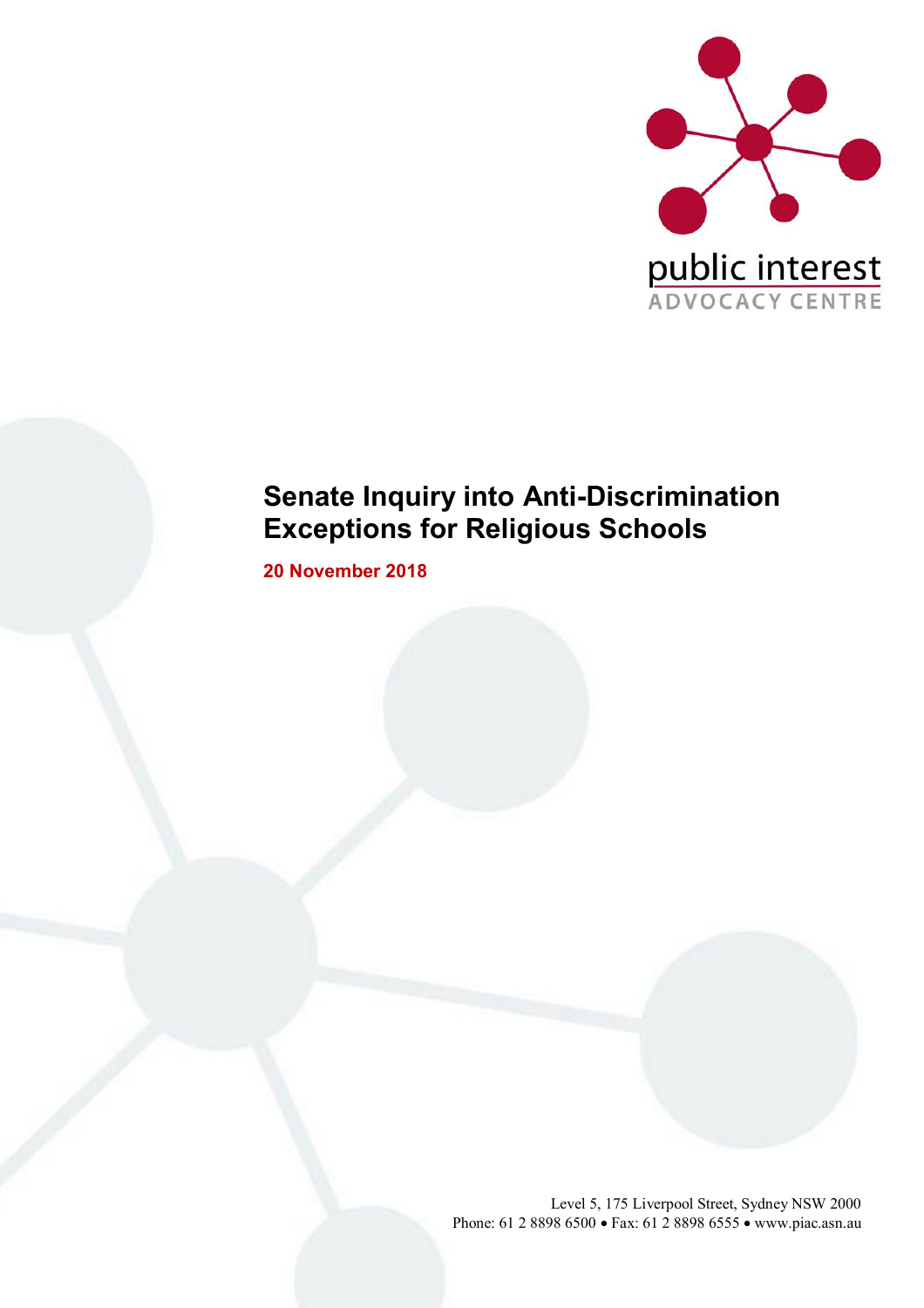### **About the Public Interest Advocacy Centre**

The Public Interest Advocacy Centre (PIAC) is an independent, non-profit legal centre based in Sydney.

Established in 1982, PIAC tackles barriers to justice and fairness experienced by people who are vulnerable or facing disadvantage. We ensure basic rights are enjoyed across the community through legal assistance and strategic litigation, public policy development, communication and training.

Our work addresses issues such as:

- Reducing homelessness, through the Homeless Persons' Legal Service
- Access for people with disability to basic services like public transport, financial services, media and digital technologies
- Justice for Aboriginal and Torres Strait Islander people, through our Indigenous Justice Project and Indigenous Child Protection Project
- Access to affordable energy and water (the Energy and Water Consumers Advocacy Program)
- Fair use of police powers
- Rights of people in detention, including equal access to health care for asylum seekers (the Asylum Seeker Health Rights Project)
- Transitional justice
- Government accountability.

PIAC has a strong background of experience and expertise in anti-discrimination law. Over the past 12 months we have been engaged p[articularly in the public and policy debates around the Religious Freedom Review, including in response to the media publication of recommendations from that review and subsequent parliamentary debate.

### **Contact**

Alastair Lawrie Public Interest Advocacy Centre Level 5, 175 Liverpool St Sydney NSW 2000

T: 02 8898 6515 E: [alawrie@piac.asn.au](mailto:alawrie@piac.asn.au)

Website: [www.piac.asn.au](http://www.piac.asn.au/)



**F** Public Interest Advocacy Centre



The Public Interest Advocacy Centre office is located on the land of the Gadigal of the Eora Nation.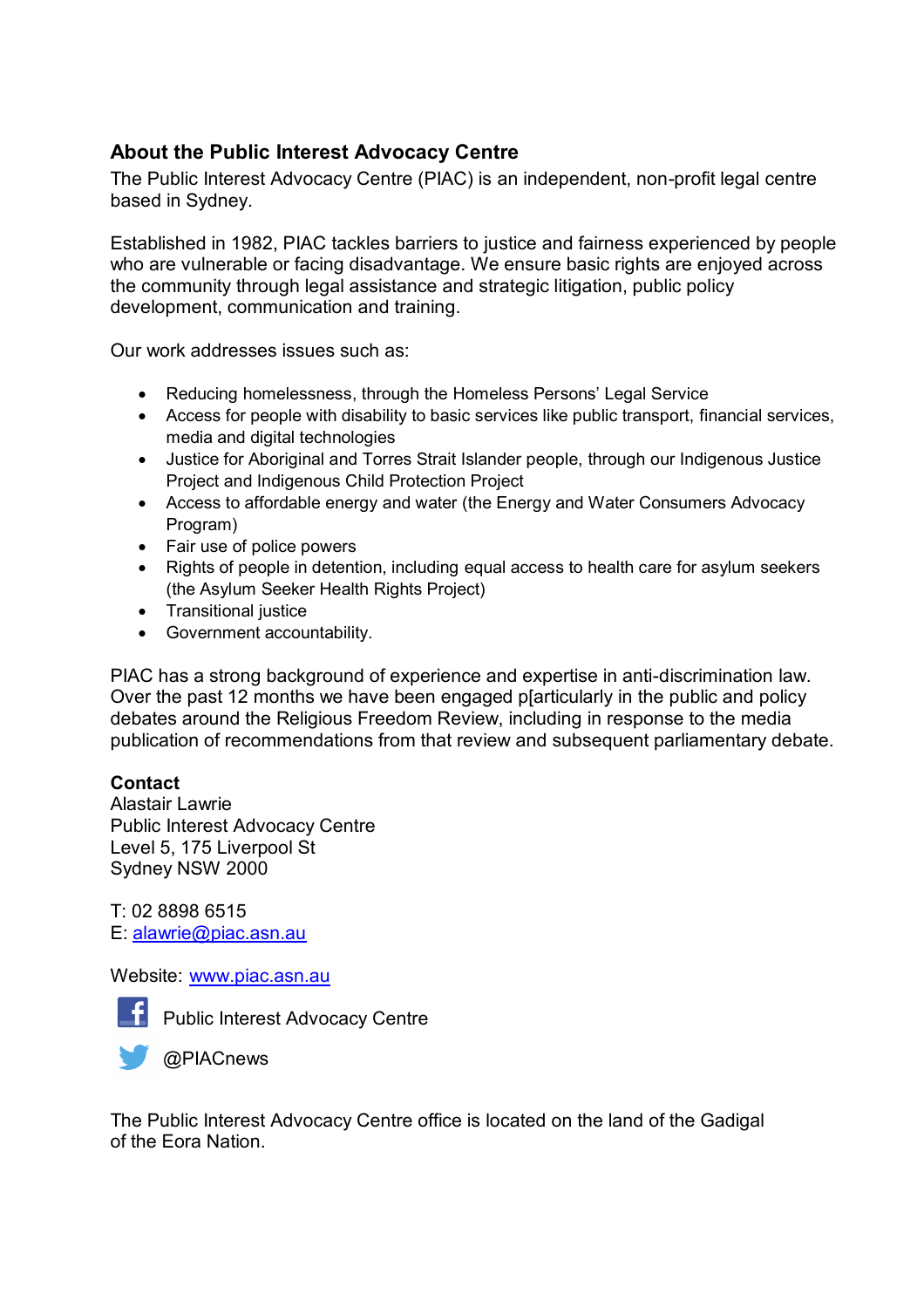# **Contents**

| 1. |                                                            |  |  |
|----|------------------------------------------------------------|--|--|
| 2. |                                                            |  |  |
| 3. | Imbalance between religious freedom and protection against |  |  |
| 4. |                                                            |  |  |
| 5. |                                                            |  |  |
| 6. |                                                            |  |  |
|    | 6.1                                                        |  |  |
|    |                                                            |  |  |
| 7. |                                                            |  |  |
|    | 7.1                                                        |  |  |
|    |                                                            |  |  |
|    |                                                            |  |  |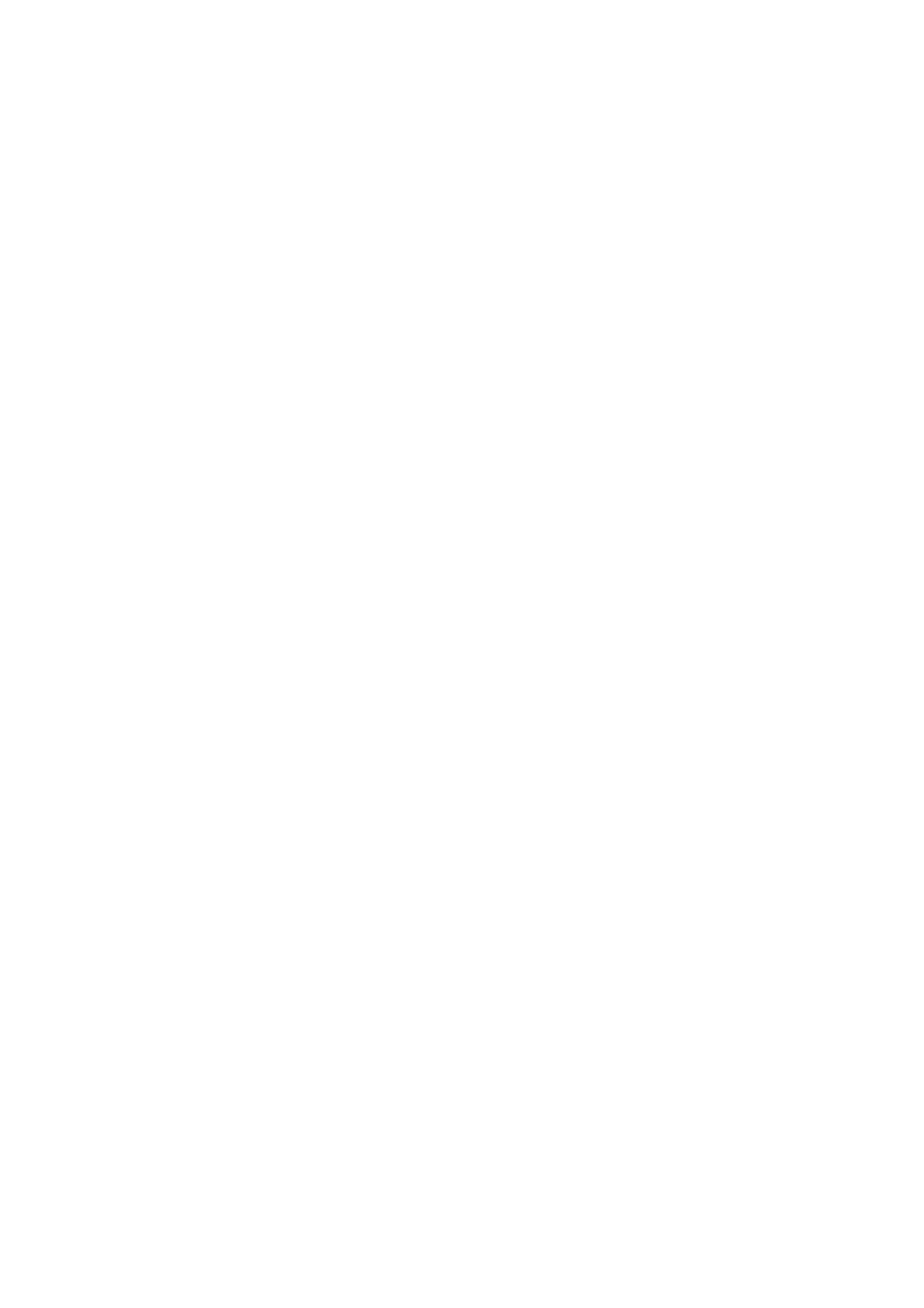# <span id="page-4-0"></span>**1. Introduction and summary**

The issue of discrimination by 'faith-based religious educational institutions' ('religious schools' as shorthand) is a nuanced one, raising a range of competing human rights: the right to manifest religious belief, the right to non-discrimination, the right to privacy, the rights of children to an education that allows their development to their fullest potential.

But legislation that will ensure an appropriate balance need not be complex.

Unfortunately, the drafting and legal interpretation of discrimination law is notoriously complicated. This is particularly unhelpful when it comes to Australians understanding their rights and ensuring they are protected and respected.

The events of the last month are instructive. It is clear from the public debate and responses to media reports that many people have been unaware of the exemptions that exist in our law that allow religious schools to discriminate against students and teachers on the basis of sexual orientation, gender identity – and, indeed, a range of other grounds.

In PIAC's view, it is possible to ensure a clear and simple legal framework that better protects the rights of children and teachers from discrimination on the basis of sexual orientation and gender identity while supporting the exercise of religious freedom. This submission is focused on how this can be achieved.

In short, it requires the following:

- Repeal s 38 of *the Sex Discrimination Act 1984* (Cth) ('SDA') which allows religious schools to discriminate against teachers, contract workers and students.
- Amend s 37 of the SDA, which provides for a general exemption for religious bodies, to exclude religious schools from its operation.
- Amend the relevant sections of the *Fair Work Act 2009* (Cth) ('Fair Work Act') which currently allow religious bodies to discriminate in employment on any ground, so that such bodies can only discriminate on the basis of religious belief.

Such an approach will ensure protection from discrimination against students and teachers while maintaining the ability of schools to impose reasonable conditions to protect the school's religious character and values.

PIAC urges the Committee to recommend that these changes are made as a matter of urgency to ensure these issues are resolved for the start of the 2019 school year.

The approach PIAC proposes is not a novel one. It is the approach taken in both Tasmania where it has operated successfully for many years and now the ACT which has recently introduced similar changes to its laws. It also reflects the approach taken in other comprarable international jurisdictions.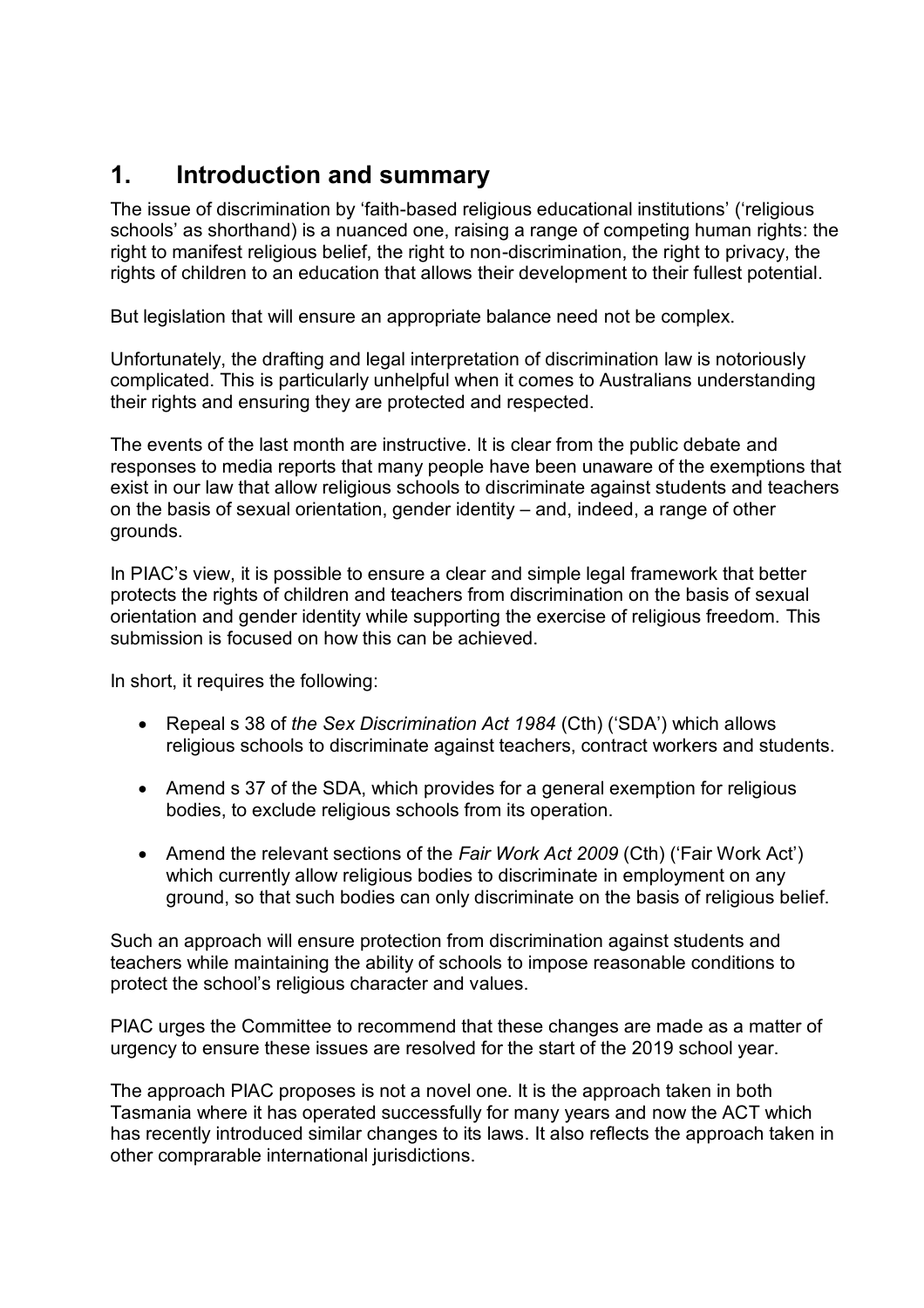The approach also ensures a consistent approach is taken to students and staff. We see this as critical to providing a safe and healthy learning environment. We would be particularly concerned about the strong normative statement that students will receive if their teachers – often important role models and mentors – are able to be subject to discrimination because of who they are, regardless of their qualities as a teacher.

# <span id="page-5-0"></span>**2. This inquiry**

We thank the Committee for the opportunity to make this submission to its Inquiry into:

Legislative exemptions that allow faith-based educational institutions to discriminate against students, teachers and staff, including on the basis of sexual orientation and gender identity and other attributes covered by the *Sex Discrimination Act 1984*, with particular reference to proposals for amendments to current legislation, and any related matters.

## <span id="page-5-1"></span>**3. Imbalance between religious freedom and protection against discrimination**

In PIAC's view, the law does not currently strike an appropriate balance between guaranteeing religious freedom while protecting the right to non-discrimination.

This is apparent in the framing of ss 37 and 38 of the SDA. These sections provide extremely broad exemptions to religious organisations, allowing them to discriminate in employment and service provision generally (s 37) and in relation to staff, contractors and students in religious schools specifically (s 38) on the basis of sexual orientation and gender identity, alongside other attributes such as marital or relationship status or pregnancy.

In our submission to the Religious Freedom Review (see **Attachment A**), we noted the unconditional human right to freedom of thought, conscience and religion as well as the conditional right to manifest one's religious beliefs. Article 18 of the International Covenant on Civil and Political Rights explicitly recognizes that the ability to manifest one's religious belief can be subject to limitations, provided they are prescribed by law and necessary for the protection of specific objectives, most relevantly the rights and freedoms of others.

Our submission goes on to state:

PIAC acknowledges that the right to freedom of religion under Article 18 of the ICCPR requires State Parties to 'have respect for the liberty of parents and, when applicable, legal guardians to ensure the religious and moral education of their children in conformity with their own convictions'.

In PIAC's view, this may allow for a religious school to discriminate against potential teachers and employees on the grounds of religious belief, in relation to roles that are sufficiently connected with the 'religious and moral education' of children. It may also support discrimination on the basis of religious belief against prospective students to support the religious ethos of the institution.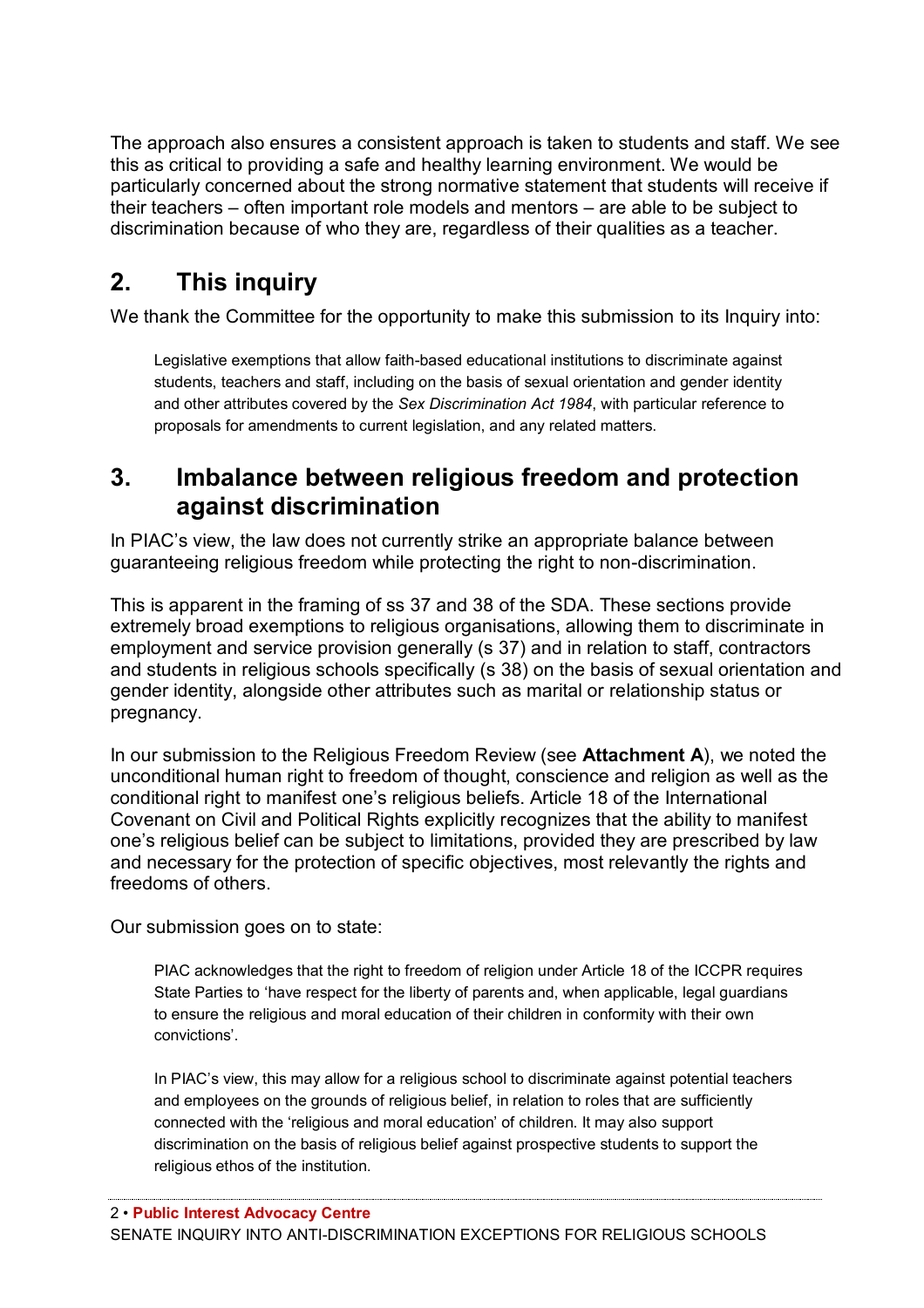However, in PIAC's view, religious schools should not be able to discriminate on other grounds, including sex, marital or relationship status, pregnancy, sexual orientation, gender identity or intersex status. Discriminating in this way is not a necessary or proportionate measure for the protection of religious freedom and is accordingly an unjustifiable infringement on the right to nondiscrimination.

This is particularly the case in the context of young people who may be particularly vulnerable, including young LGBTI students.

PIAC notes that for the vast majority of students, it is the parents and not the children who determine the school of attendance, and those parents may be unaware – particularly at the time of enrolment – of their child's sexual orientation or gender identity. Particularly in those circumstances, subjecting students to discrimination simply because of their sexual orientation or gender identity is not, in PIAC's view, a measure that is reasonably necessary and proportionate for the enjoyment of the right to freedom of religion.

PIAC also notes that, in any event, the exemption granted by s 38 is excessively broad. As with s 37, it fails to require a consideration of proportionality, allowing discrimination regardless of its consequences to avoid any injury to 'religious susceptibilities'.

Importantly, the exceptions in ss 37 and 38 of the SDA are not necessary to ensure religious schools can impose reasonable conditions on students to promote the school's values. The law already allows for such conditions for religious and non-religious schools.

# <span id="page-6-0"></span>**4. Protecting students, teachers and other staff**

PIAC strongly supports addressing discrimination against LGBT students, teachers and other staff as part of one set of legislative changes.

Such consistency and clarity will help ensure the school environment as a whole is nondiscriminatory, rather than endorsing discrimination in some areas.

This approach will also specifically benefit LGBT students, who will witness an environment that is accepting of LGBT adults, potentially providing them with positive role models.

On the other hand, permitting discrimination against teachers and other staff to continue, solely because of who they are, would send a strong negative message to LGBT students, irrespective of whether they themselves are directly discriminated against.

PIAC also believes that sexual orientation, gender identity and sex characteristics (intersex status) are fundamentally irrelevant to whether a person is able to fulfill the requirements of teaching or other roles, within schools – religious or otherwise.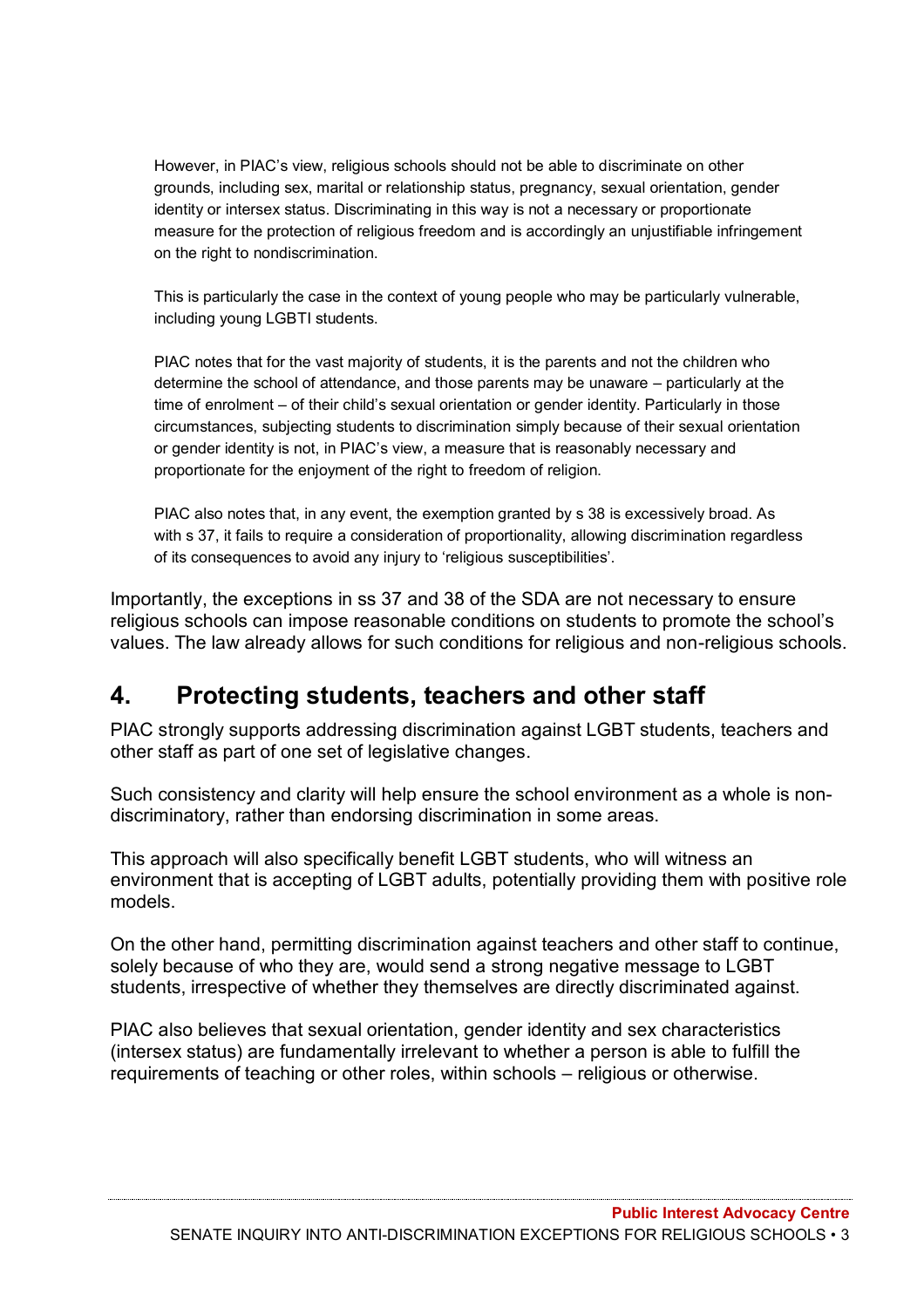# <span id="page-7-0"></span>**5. Recommended approach**

PIAC suggests that the following elements should form the basis of the Parliament's approach to addressing discrimination against LGBT students, teachers and other staff in religious schools:

- Repeal s 38(1) to (3) of the *Sex Discrimination Act 1984* (Cth), which provide specific exceptions for religious educational institutions to discriminate in relation to teachers, contractors and students, respectively.
- Amend s 37, to clarify that the broad religious exception in s 37(1)(d) does not allow discrimination by religious educational institutions.
- Amend ss 153(2), 195(2), 351(2) and 772(2) of the *Fair Work Act 2009* (Cth) to ensure that religious educational institutions are only allowed to discriminate on the basis of religious belief in employment, and not on the basis of other protected attributes like sexual orientation and gender identity.<sup>1</sup>

No further amendments are required.

PIAC notes that this approach is consistent with that taken by the *Anti-Discrimination Act 1998* (Tas). That allows religious schools to discriminate on the basis of the 'religious belief or affiliation or religious activity' of a prospective student or employee, but not otherwise: see ss 51A and 51.

It is also consistent with the Discrimination Amendment Bill 2018 (ACT). As with the Tasmanian Act, the ACT Bill proposes to prohibit discrimination against LGBT students, teachers and staff on the basis of their sexual orientation or gender identity. However, it preserves the ability of religious schools to discriminate against students in terms of their admission, and teachers and other staff in terms of their employment, on the basis of 'religious conviction'.

PIAC notes that a similar approach is also taken in Queensland with respect to students, where discrimination is permitted in relation to admission on the basis of religion, but not on the basis of sexual orientation or gender identity.<sup>2</sup>

Adopting the Tasmanian approach would also bring Australia into closer alignment with comparable countries. This includes New Zealand where the *Human Rights Act 1993* does not provide specific exceptions in relation to students, and only allows discrimination against teachers on the basis of sex and religion.

In the United Kingdom, the *Equality Act 2010* allows state-funded schools with a religious character or independent religious schools to only discriminate in relation to students on the basis of religion or belief. While in Ireland, under the *Equal Status Act 2000,* religious schools are permitted to discriminate on the basis of religion in terms of admission – but

 $\mathbf{1}$ Although note that, in amending those sections of the *Fair Work Act 2009* (Cth), it may be appropriate for there to be further technical amendments to ensure places of education for ministers of religion (such as seminaries) are permitted to discriminate across the full range of attributes, consistent with s 37(1)(b) of the *Sex Discrimination Act 1984* (Cth).

<sup>2</sup> S 41 *Anti-Discrimination Act 1991* (Qld).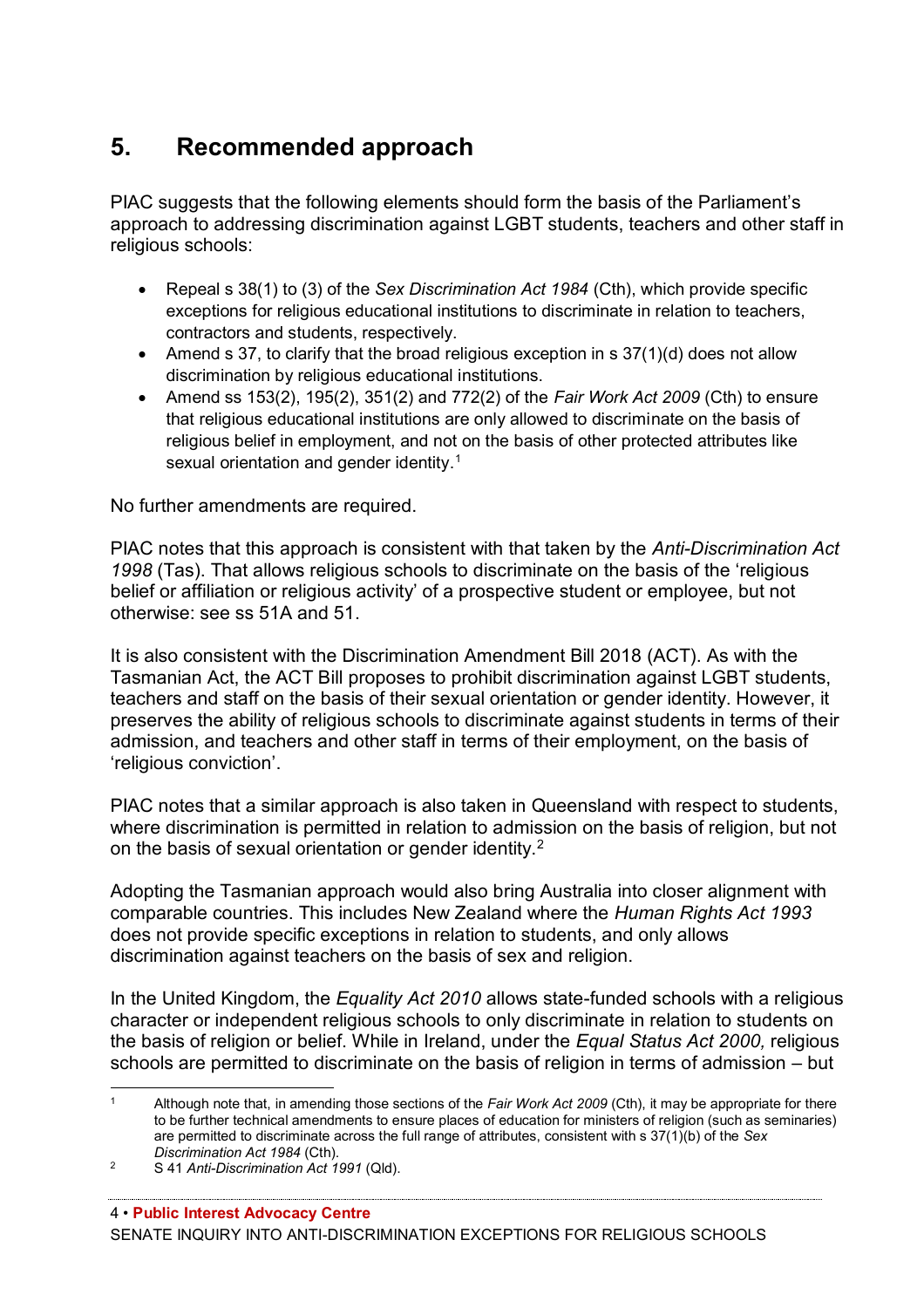they are not permitted to discriminate against teachers where the school is in receipt of Government funding.

The ACT Bill also adds a new safeguard to the Tasmanian approach, by only permitting discrimination on the basis of religious conviction where:

- For students 'the educational institution has published its policy in relation to student matters'<sup>3</sup> and 'the policy is readily accessible by prospective and current students at the institution',<sup>4</sup> and
- For teachers 'the educational institution has published its policy in relation to staff matters<sup>'5</sup> and 'the policy is readily accessible by prospective and current employees and contractors of the institution.'<sup>6</sup>

The Committee may wish to consider including these safeguards as part of any potential amendments to the SDA.

#### *Recommendation 1*

*The Committee should recommend the following amendments to protect LGBT students, teachers and other staff against discrimination by religious schools:*

- *Repeal s 38 of the Sex Discrimination Act 1984*
- *Amend s 37 of the Sex Discrimination Act 1984 to clarify that the general religious exception in s 37(1)(d) does not apply to religious educational institutions, and*
- *Amend ss 153(2), 195(2), 351(2) and 772(2) of the Fair Work Act 2009 so that religious educational institutions are only permitted to discriminate on the basis of religious belief in employment, and not on the basis of other protected attributes such as sexual orientation, gender identity or marital or relationship status.*

*The Committee may also wish to consider including safeguards that require disclosure of any intention to discriminate by religious schools, similar to the requirments proposed under the Discrimination Amendment Bill 2018 (ACT).*

# <span id="page-8-0"></span>**6. Proposals for amendments**

#### <span id="page-8-1"></span>**6.1 Government amendments**

PIAC is aware from media reports of draft amendments to the SDA developed by the Government relating to the issue of discrimination against LGBT students.

This includes repeal of s 38(3) of the SDA, and the addition of the following to s 7B(2):

and (d) if the condition, requirement or practice is imposed, or proposed to be imposed, in relation to a student by an educational institution that is a primary school or a secondary school and that is conducted in accordance with the doctrines, tenets, beliefs or teachings of a particular religion or creed:

 $\overline{3}$  $\frac{3}{4}$  Proposed s 46(3)(a).

<sup>4</sup> Proposed s  $46(3)(b)$ .<br>5 Proposed s  $46(4)(c)$ 

 $5$  Proposed s  $46(4)(a)$ .

Proposed s  $46(4)(b)$ .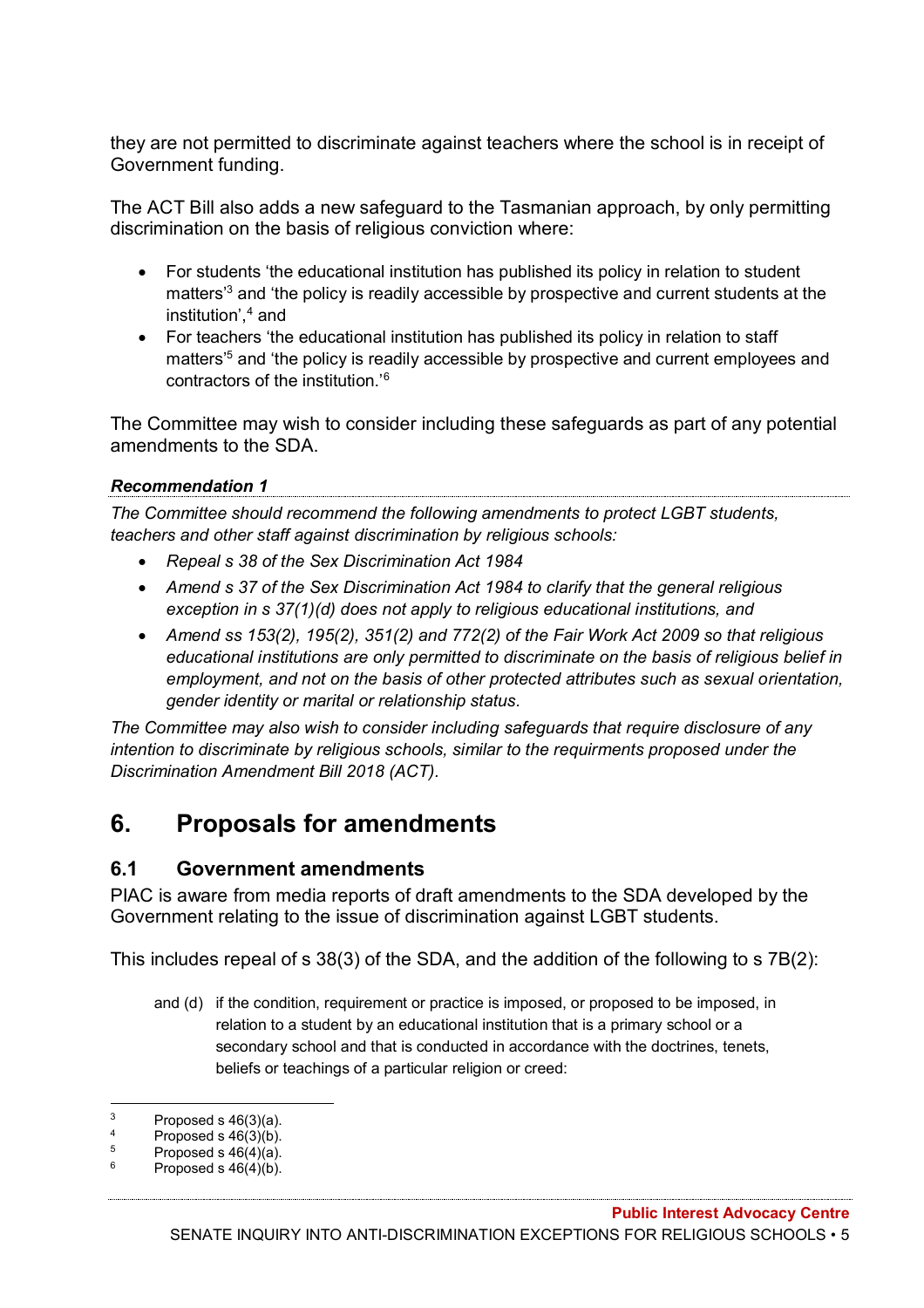- (i) whether the condition, requirement or practice is imposed, or proposed to be imposed, in good faith in order to avoid injury to the religious susceptibilities of adherents of that religion or creed; and
- (ii) whether, in imposing, or propising to impose, the condition, requirement or practice, the educational institution has regard to the best interests of the student.

PIAC, together with the Human Rights Law Centre, and anti-discrimination academics and legal practitioners, wrote an open letter to the Commonwealth Attorney-General, the Hon Christian Porter MP, on 8 November 2018 (see **Attachment B**).

In this letter, we expressed our serious concerns about the Government's proposed reforms.

Fundamentally, they would not adequately protect LGBT students against discrimination, because they fail to amend the general religious exception in s 37(1)(d) that would appear to apply to religious educational institutions. This should be amended in the way suggested above.

We also expressed significant concerns about the proposed new s  $7B(2)(d)$  and its amendment to the existing test for indirect discrimination in relation to religious schools.

This includes because:

The existing exception in s 38(3) is limited to discrimination on the ground of a person's sexual orientation, gender identity, marital or relationship status or pregnancy, but the proposed amendment would not be so limited.

The proposed amendment to s 7B would introduce a religious consideration in respect of all attributes – sex, intersex status, and potential pregnancy as well as those covered in s 38(3). This is well beyond the announced policy intention, and at odds with what has been reported as a recommendation of the 'Ruddock' religious freedoms review.

The addition of s 7B(2)(d) is not only unnecessary, but it would also increase complexity and confusion around the operation of indirect discrimination under the SDA. As stated in the letter:

Even if the scope of the amendment was confined to the attributes covered by s 38(3), the addition of further factors to the test of reasonableness adds unnecessary complexity to defining indirect discrimination, will distort the existing test for reasonableness, and will actually fail to adequately protect LGBT students from discrimination.

The current law allows for schools to impose reasonable conditions on students to promote the school's values, through the existing definition of indirect discrimination in the Act. Under the law as it is, a religious school is able to impose a reasonable condition, requirement or practice that has, or is likely to have the effect of disadvantaging LGBT students.

The current test for reasonableness in the SDA is inclusive, and the factors that a court is required to take into account are objective: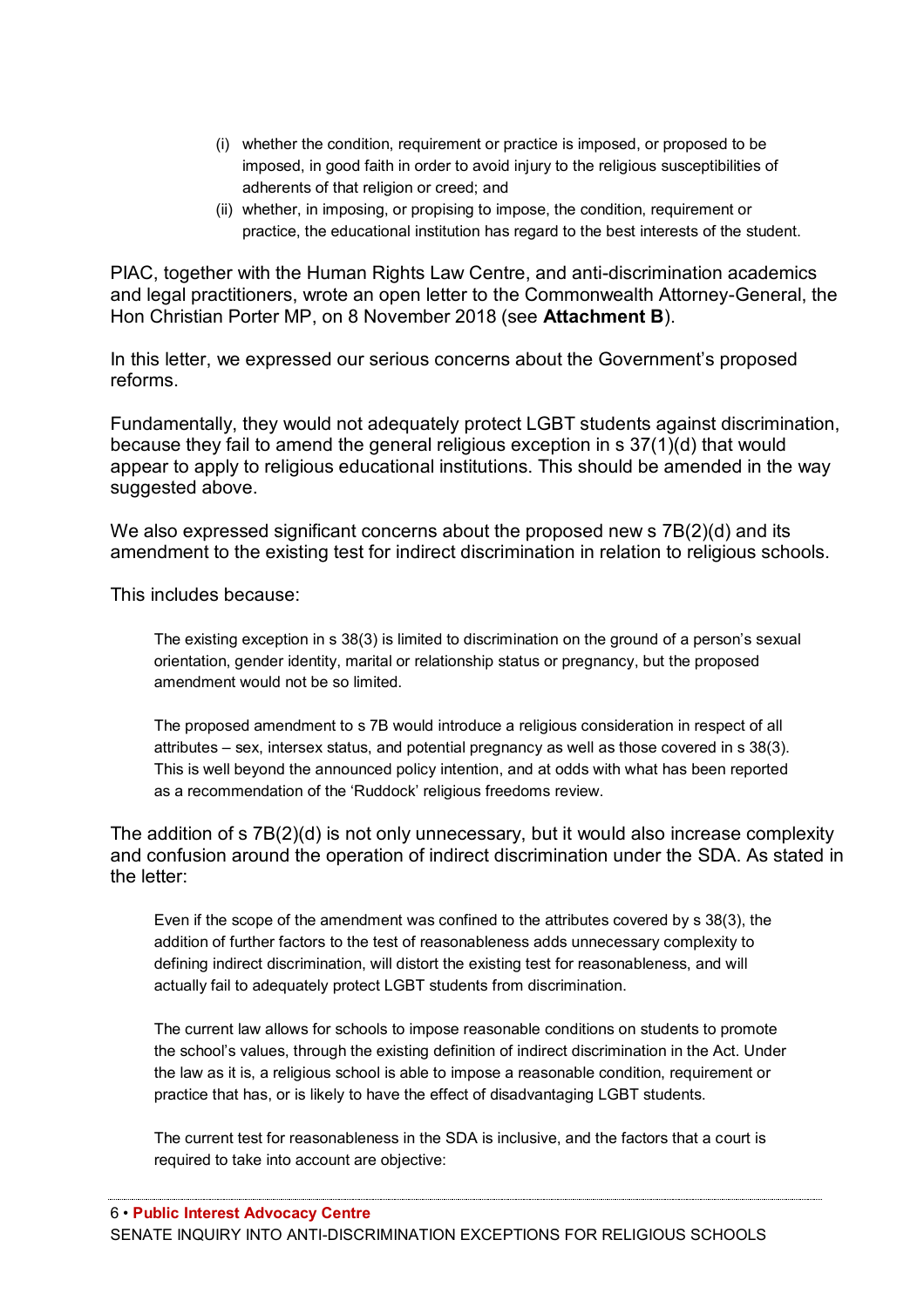- (a) The nature and extent of the disadvantage resulting from the actions of the respondent;
- (b) The feasibility of overcoming or mitigating the disadvantage; and
- (c) Whether the disadvantage is proportionate to the result sought by the respondent.

At odds with this approach, the proposed amendment inserts two subjective criteria, distorting and undermining the objective inquiry required by the definition and the emphasis it places on proportionality.

Australian anti-discrimination legislation is notoriously complex. It is an unfortunate feature of our jurisprudence that many court decisions have further complicated the law, rather than simplifying it. The proposed amendment will introduce further unnecessary complexity and uncertainty.

### <span id="page-10-0"></span>**6.2 Australian Greens Discrimination Free Schools Bill 2018**

PIAC notes the Discrimination Free Schools Bill 2018, as introduced by Senator Di Natale on behalf of the Australian Greens, proposes amendments to the SDA that are consistent with those we have recommended above.

We also note that the Greens' Bill would amend ss 153(2), 195(2), 351(2) and 772(2) of the Fair Work Act, similar to the position we have recommended earlier.

However, we note that, as currently drafted, these amendments would not allow discrimination by religious organisations in terms of employment based on religious belief. We believe that this is a necessary change to achieve a proper balance with the right to freedom of religion, as explained above.

We also note that the Bill's proposed amendments to the Fair Work Act, by broadly prohibiting discrimination in all religious educational institutions, may include places of education of ministers of religion.

This is inconsistent with the specific exception for the 'training or education of persons seeking ordination or appointment as priests, ministers of religion or members of a religious order' in  $s$  37(1)(b) of the SDA. For consistency, it may be appropriate to make an amendment to the Bill to ensure places of education of ministers of religion are subject to an exemption on the same terms as the SDA.

Finally, we note that the Discrimination Free Schools Bill 2018 amends those sections of the Fair Work Act that create protections against unfair dismissal and adverse treatment. However, it does not also add gender identity or sex characteristics to these sections – something which PIAC believes should also be done in the interests of consistency (see below).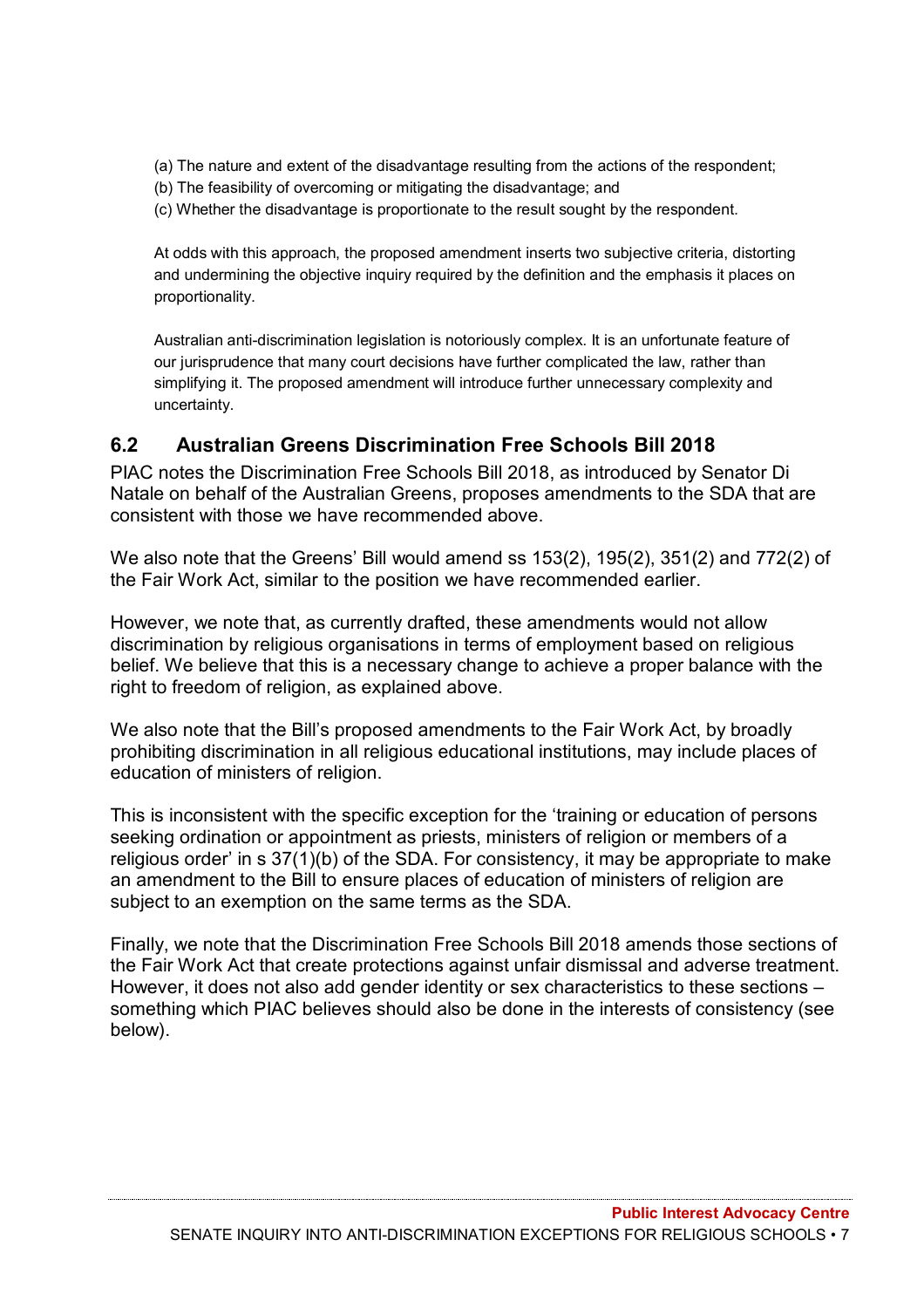# <span id="page-11-0"></span>**7. Other issues**

## <span id="page-11-1"></span>**7.1 Religious belief as a protected attribute**

In our submission to the Religious Freedom Review in February 2018 (see **Attachment A**), PIAC supported improved protection for religious freedom and advocated for a national Human Rights Act as the appropriate vehicle to better protect human rights and provide a framework within which the exercise of balancing potentially competing rights can be undertaken.

Alternatively, we suggested that protection of religious freedom could be improved by the introduction of 'religious belief' as a protected attribute in anti-discrimination legislation in jurisdictions where it does not already exist. This includes the Commonwealth, New South Wales and South Australia. At the Commonwealth level, this could be achieved by the consolidation of Commonwealth anti-discrimination legislation into one act (as contemplated in the Exposure Draft Human Rights and Anti-Discrimination Bill 2012). Alternatively, it could involve the creation of a stand-alone Religious Discrimination Act.

If religious belief is introduced as a protected attribute in Commonwealth antidiscrimination legislation, it should, consistent with PIAC's position above, include exceptions providing religious schools with the ability to discriminate on the basis of religious belief regarding the admission of students and the employment of teachers and other staff.

However, we caution that the establishment of a consolidated Commonwealth antidiscrimination bill, or a stand-alone religious discrimination act, should not be used as an opportunity to create positive rights for people to discriminate against others (including LGBT people) because of the discriminator's religious beliefs. Allowing such discrimination would not be a proportionate measure for the protection of religious freedom and would constitute an unjustifiable infringement on the right to nondiscrimination.

We also do not believe that the current reforms of the SDA and Fair Work Act should be delayed while broader reforms to Commonwealth anti-discrimination legislation are developed. The issue of discrimination against LGBT students, teachers and staff is a discrete one, and should be progressed as a matter of priority before the commencement of the 2019 school year.

## <span id="page-11-2"></span>**7.2 Discrimination in areas other than religious schools**

As discussed above, PIAC regards the *Anti-Discrimination Act 1998* (Tas) as an appropriate model for balancing the right to religious freedom with the protection of other groups, including LGBTI people, against discrimination.

Importantly, the Tasmanian approach is not restricted to religious schools but applies to religious organisations across a wide range of areas, including health, community and social services. Overall, religious organisations are only permitted to discriminate on the